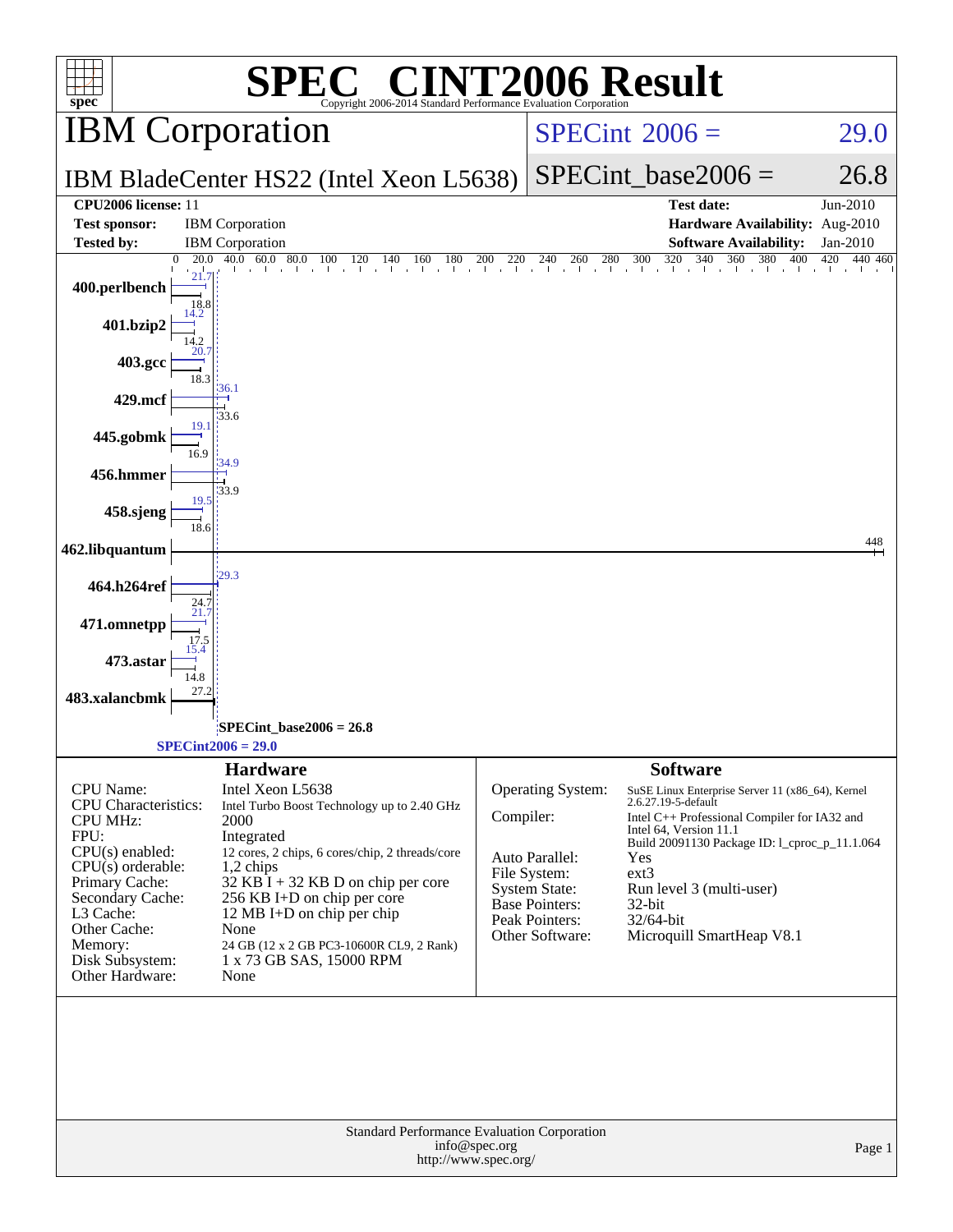

# **[SPEC CINT2006 Result](http://www.spec.org/auto/cpu2006/Docs/result-fields.html#SPECCINT2006Result)**

## IBM Corporation

#### $SPECint2006 = 29.0$  $SPECint2006 = 29.0$

IBM BladeCenter HS22 (Intel Xeon L5638)

 $SPECTnt\_base2006 = 26.8$ 

#### **[CPU2006 license:](http://www.spec.org/auto/cpu2006/Docs/result-fields.html#CPU2006license)** 11 **[Test date:](http://www.spec.org/auto/cpu2006/Docs/result-fields.html#Testdate)** Jun-2010

**[Test sponsor:](http://www.spec.org/auto/cpu2006/Docs/result-fields.html#Testsponsor)** IBM Corporation **[Hardware Availability:](http://www.spec.org/auto/cpu2006/Docs/result-fields.html#HardwareAvailability)** Aug-2010 **[Tested by:](http://www.spec.org/auto/cpu2006/Docs/result-fields.html#Testedby)** IBM Corporation **[Software Availability:](http://www.spec.org/auto/cpu2006/Docs/result-fields.html#SoftwareAvailability)** Jan-2010

#### **[Results Table](http://www.spec.org/auto/cpu2006/Docs/result-fields.html#ResultsTable)**

|                                                                                                          |                |              | <b>Base</b>    |       |                |       |                |              | <b>Peak</b>    |              |                |              |
|----------------------------------------------------------------------------------------------------------|----------------|--------------|----------------|-------|----------------|-------|----------------|--------------|----------------|--------------|----------------|--------------|
| <b>Benchmark</b>                                                                                         | <b>Seconds</b> | <b>Ratio</b> | <b>Seconds</b> | Ratio | <b>Seconds</b> | Ratio | <b>Seconds</b> | <b>Ratio</b> | <b>Seconds</b> | <b>Ratio</b> | <b>Seconds</b> | <b>Ratio</b> |
| $ 400$ .perlbench                                                                                        | 529            | 18.5         | 520            | 18.8  | 521            | 18.8  | 449            | 21.7         | 449            | 21.7         | 450            | 21.7         |
| 401.bzip2                                                                                                | 679            | 14.2         | 679            | 14.2  | 679            | 14.2  | 678            | 14.2         | 678            | 14.2         | 680            | 14.2         |
| $403.\mathrm{gcc}$                                                                                       | 439            | 18.3         | 441            | 18.3  | 440            | 18.3  | 389            | 20.7         | 391            | 20.6         | 389            | 20.7         |
| $429$ mcf                                                                                                | 271            | 33.6         | 271            | 33.6  | 271            | 33.7  | 253            | 36.0         | 252            | 36.1         | 252            | 36.2         |
| $445$ .gobmk                                                                                             | 624            | 16.8         | 622            | 16.9  | 621            | 16.9  | 563            | 18.6         | 551            | <u>19.1</u>  | 549            | 19.1         |
| $ 456$ .hmmer                                                                                            | 275            | 33.9         | 276            | 33.9  | 279            | 33.5  | 267            | 35.0         | 267            | 34.9         | 267            | 34.9         |
| $458$ .sjeng                                                                                             | 652            | 18.6         | 651            | 18.6  | 652            | 18.6  | 620            | <b>19.5</b>  | 620            | 19.5         | 619            | 19.5         |
| 462.libquantum                                                                                           | 45.6           | 454          | 46.2           | 448   | 46.2           | 448   | 45.6           | 454          | 46.2           | 448          | 46.2           | 448          |
| 464.h264ref                                                                                              | 899            | 24.6         | 896            | 24.7  | 896            | 24.7  | 755            | 29.3         | 755            | 29.3         | 755            | 29.3         |
| $ 471$ .omnetpp                                                                                          | 357            | 17.5         | 358            | 17.5  | 357            | 17.5  | 287            | 21.8         | 288            | 21.7         | 288            | 21.7         |
| $473$ . astar                                                                                            | 473            | 14.8         | 473            | 14.9  | 474            | 14.8  | 455            | 15.4         | 455            | 15.4         | 454            | 15.5         |
| 483.xalancbmk                                                                                            | 253            | 27.3         | 254            | 27.2  | 255            | 27.0  | 253            | 27.3         | 254            | 27.2         | 255            | 27.0         |
| Results appear in the order in which they were run. Bold underlined text indicates a median measurement. |                |              |                |       |                |       |                |              |                |              |                |              |

#### **[Platform Notes](http://www.spec.org/auto/cpu2006/Docs/result-fields.html#PlatformNotes)**

 Turbo Mode enabled Turbo Boost set to Traditional Power C-states enabled Demand Scrub disabled

#### **[General Notes](http://www.spec.org/auto/cpu2006/Docs/result-fields.html#GeneralNotes)**

 'ulimit -s unlimited' was used to set the stack size to unlimited prior to run Binaries were compiled on SLES 10 with Binutils 2.18.50.0.7.20080502 OMP\_NUM\_THREADS set to number of cores KMP\_AFFINITY set to granularity=fine,scatter

#### **[Base Compiler Invocation](http://www.spec.org/auto/cpu2006/Docs/result-fields.html#BaseCompilerInvocation)**

[C benchmarks](http://www.spec.org/auto/cpu2006/Docs/result-fields.html#Cbenchmarks): [icc -m64](http://www.spec.org/cpu2006/results/res2010q3/cpu2006-20100817-13009.flags.html#user_CCbase_intel_icc_64bit_f346026e86af2a669e726fe758c88044)

[C++ benchmarks:](http://www.spec.org/auto/cpu2006/Docs/result-fields.html#CXXbenchmarks) [icpc -m64](http://www.spec.org/cpu2006/results/res2010q3/cpu2006-20100817-13009.flags.html#user_CXXbase_intel_icpc_64bit_fc66a5337ce925472a5c54ad6a0de310)

> Standard Performance Evaluation Corporation [info@spec.org](mailto:info@spec.org) <http://www.spec.org/>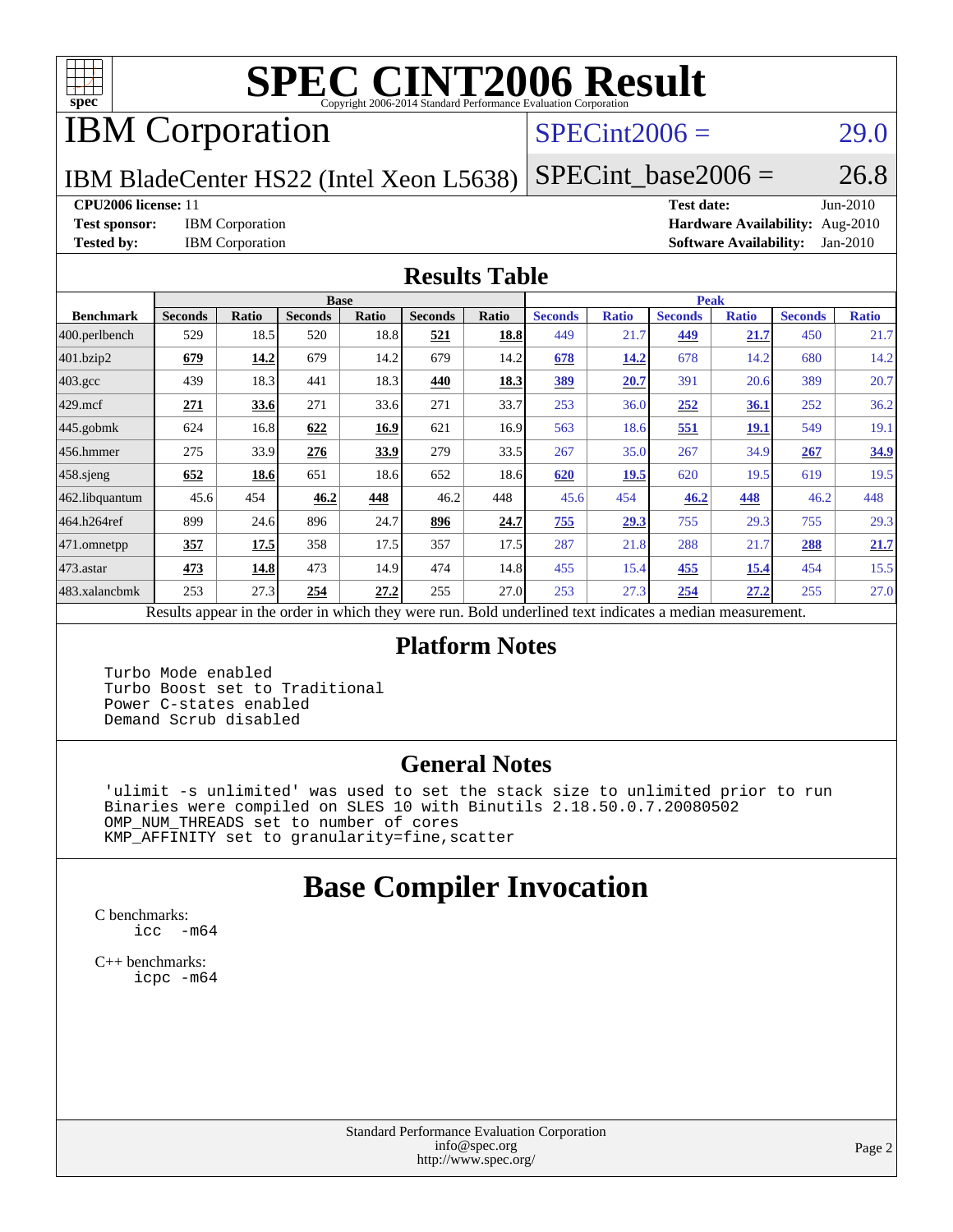

## **[SPEC CINT2006 Result](http://www.spec.org/auto/cpu2006/Docs/result-fields.html#SPECCINT2006Result)**

IBM Corporation

 $SPECint2006 = 29.0$  $SPECint2006 = 29.0$ 

IBM BladeCenter HS22 (Intel Xeon L5638) SPECint base2006 =  $26.8$ 

**[CPU2006 license:](http://www.spec.org/auto/cpu2006/Docs/result-fields.html#CPU2006license)** 11 **[Test date:](http://www.spec.org/auto/cpu2006/Docs/result-fields.html#Testdate)** Jun-2010 **[Test sponsor:](http://www.spec.org/auto/cpu2006/Docs/result-fields.html#Testsponsor)** IBM Corporation **[Hardware Availability:](http://www.spec.org/auto/cpu2006/Docs/result-fields.html#HardwareAvailability)** Aug-2010 **[Tested by:](http://www.spec.org/auto/cpu2006/Docs/result-fields.html#Testedby)** IBM Corporation **[Software Availability:](http://www.spec.org/auto/cpu2006/Docs/result-fields.html#SoftwareAvailability)** Jan-2010

#### **[Base Portability Flags](http://www.spec.org/auto/cpu2006/Docs/result-fields.html#BasePortabilityFlags)**

 400.perlbench: [-DSPEC\\_CPU\\_LP64](http://www.spec.org/cpu2006/results/res2010q3/cpu2006-20100817-13009.flags.html#b400.perlbench_basePORTABILITY_DSPEC_CPU_LP64) [-DSPEC\\_CPU\\_LINUX\\_X64](http://www.spec.org/cpu2006/results/res2010q3/cpu2006-20100817-13009.flags.html#b400.perlbench_baseCPORTABILITY_DSPEC_CPU_LINUX_X64) 401.bzip2: [-DSPEC\\_CPU\\_LP64](http://www.spec.org/cpu2006/results/res2010q3/cpu2006-20100817-13009.flags.html#suite_basePORTABILITY401_bzip2_DSPEC_CPU_LP64) 403.gcc: [-DSPEC\\_CPU\\_LP64](http://www.spec.org/cpu2006/results/res2010q3/cpu2006-20100817-13009.flags.html#suite_basePORTABILITY403_gcc_DSPEC_CPU_LP64) 429.mcf: [-DSPEC\\_CPU\\_LP64](http://www.spec.org/cpu2006/results/res2010q3/cpu2006-20100817-13009.flags.html#suite_basePORTABILITY429_mcf_DSPEC_CPU_LP64) 445.gobmk: [-DSPEC\\_CPU\\_LP64](http://www.spec.org/cpu2006/results/res2010q3/cpu2006-20100817-13009.flags.html#suite_basePORTABILITY445_gobmk_DSPEC_CPU_LP64) 456.hmmer: [-DSPEC\\_CPU\\_LP64](http://www.spec.org/cpu2006/results/res2010q3/cpu2006-20100817-13009.flags.html#suite_basePORTABILITY456_hmmer_DSPEC_CPU_LP64) 458.sjeng: [-DSPEC\\_CPU\\_LP64](http://www.spec.org/cpu2006/results/res2010q3/cpu2006-20100817-13009.flags.html#suite_basePORTABILITY458_sjeng_DSPEC_CPU_LP64) 462.libquantum: [-DSPEC\\_CPU\\_LP64](http://www.spec.org/cpu2006/results/res2010q3/cpu2006-20100817-13009.flags.html#suite_basePORTABILITY462_libquantum_DSPEC_CPU_LP64) [-DSPEC\\_CPU\\_LINUX](http://www.spec.org/cpu2006/results/res2010q3/cpu2006-20100817-13009.flags.html#b462.libquantum_baseCPORTABILITY_DSPEC_CPU_LINUX) 464.h264ref: [-DSPEC\\_CPU\\_LP64](http://www.spec.org/cpu2006/results/res2010q3/cpu2006-20100817-13009.flags.html#suite_basePORTABILITY464_h264ref_DSPEC_CPU_LP64) 471.omnetpp: [-DSPEC\\_CPU\\_LP64](http://www.spec.org/cpu2006/results/res2010q3/cpu2006-20100817-13009.flags.html#suite_basePORTABILITY471_omnetpp_DSPEC_CPU_LP64) 473.astar: [-DSPEC\\_CPU\\_LP64](http://www.spec.org/cpu2006/results/res2010q3/cpu2006-20100817-13009.flags.html#suite_basePORTABILITY473_astar_DSPEC_CPU_LP64) 483.xalancbmk: [-DSPEC\\_CPU\\_LP64](http://www.spec.org/cpu2006/results/res2010q3/cpu2006-20100817-13009.flags.html#suite_basePORTABILITY483_xalancbmk_DSPEC_CPU_LP64) [-DSPEC\\_CPU\\_LINUX](http://www.spec.org/cpu2006/results/res2010q3/cpu2006-20100817-13009.flags.html#b483.xalancbmk_baseCXXPORTABILITY_DSPEC_CPU_LINUX)

#### **[Base Optimization Flags](http://www.spec.org/auto/cpu2006/Docs/result-fields.html#BaseOptimizationFlags)**

[C benchmarks](http://www.spec.org/auto/cpu2006/Docs/result-fields.html#Cbenchmarks):

[-xSSE4.2](http://www.spec.org/cpu2006/results/res2010q3/cpu2006-20100817-13009.flags.html#user_CCbase_f-xSSE42_f91528193cf0b216347adb8b939d4107) [-ipo](http://www.spec.org/cpu2006/results/res2010q3/cpu2006-20100817-13009.flags.html#user_CCbase_f-ipo) [-O3](http://www.spec.org/cpu2006/results/res2010q3/cpu2006-20100817-13009.flags.html#user_CCbase_f-O3) [-no-prec-div](http://www.spec.org/cpu2006/results/res2010q3/cpu2006-20100817-13009.flags.html#user_CCbase_f-no-prec-div) [-static](http://www.spec.org/cpu2006/results/res2010q3/cpu2006-20100817-13009.flags.html#user_CCbase_f-static) [-parallel](http://www.spec.org/cpu2006/results/res2010q3/cpu2006-20100817-13009.flags.html#user_CCbase_f-parallel) [-opt-prefetch](http://www.spec.org/cpu2006/results/res2010q3/cpu2006-20100817-13009.flags.html#user_CCbase_f-opt-prefetch)

[C++ benchmarks:](http://www.spec.org/auto/cpu2006/Docs/result-fields.html#CXXbenchmarks)

```
-xSSE4.2 -ipo -O3 -no-prec-div -opt-prefetch -Wl,-z,muldefs
-L/home/cmplr/usr3/alrahate/cpu2006.1.1.ic11.1/libic11.1-64bit -lsmartheap64
```
#### **[Base Other Flags](http://www.spec.org/auto/cpu2006/Docs/result-fields.html#BaseOtherFlags)**

[C benchmarks](http://www.spec.org/auto/cpu2006/Docs/result-fields.html#Cbenchmarks):

403.gcc: [-Dalloca=\\_alloca](http://www.spec.org/cpu2006/results/res2010q3/cpu2006-20100817-13009.flags.html#b403.gcc_baseEXTRA_CFLAGS_Dalloca_be3056838c12de2578596ca5467af7f3)

#### **[Peak Compiler Invocation](http://www.spec.org/auto/cpu2006/Docs/result-fields.html#PeakCompilerInvocation)**

[C benchmarks \(except as noted below\)](http://www.spec.org/auto/cpu2006/Docs/result-fields.html#Cbenchmarksexceptasnotedbelow):

icc  $-m64$ 

400.perlbench: [icc -m32](http://www.spec.org/cpu2006/results/res2010q3/cpu2006-20100817-13009.flags.html#user_peakCCLD400_perlbench_intel_icc_32bit_a6a621f8d50482236b970c6ac5f55f93)

429.mcf: [icc -m32](http://www.spec.org/cpu2006/results/res2010q3/cpu2006-20100817-13009.flags.html#user_peakCCLD429_mcf_intel_icc_32bit_a6a621f8d50482236b970c6ac5f55f93)

445.gobmk: [icc -m32](http://www.spec.org/cpu2006/results/res2010q3/cpu2006-20100817-13009.flags.html#user_peakCCLD445_gobmk_intel_icc_32bit_a6a621f8d50482236b970c6ac5f55f93)

464.h264ref: [icc -m32](http://www.spec.org/cpu2006/results/res2010q3/cpu2006-20100817-13009.flags.html#user_peakCCLD464_h264ref_intel_icc_32bit_a6a621f8d50482236b970c6ac5f55f93)

[C++ benchmarks \(except as noted below\):](http://www.spec.org/auto/cpu2006/Docs/result-fields.html#CXXbenchmarksexceptasnotedbelow) [icpc -m64](http://www.spec.org/cpu2006/results/res2010q3/cpu2006-20100817-13009.flags.html#user_CXXpeak_intel_icpc_64bit_fc66a5337ce925472a5c54ad6a0de310)

Continued on next page

Standard Performance Evaluation Corporation [info@spec.org](mailto:info@spec.org) <http://www.spec.org/>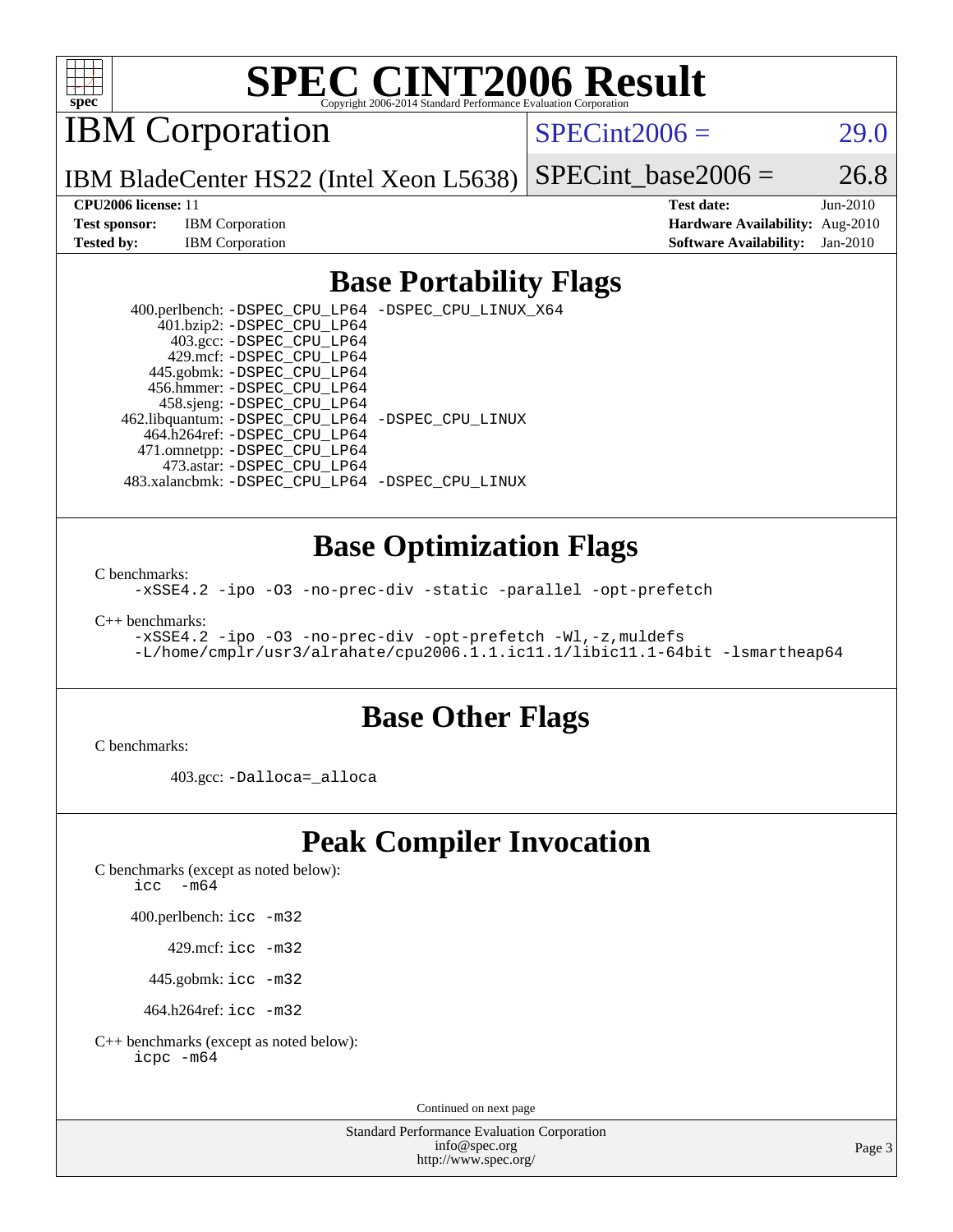

## **[SPEC CINT2006 Result](http://www.spec.org/auto/cpu2006/Docs/result-fields.html#SPECCINT2006Result)**

IBM Corporation

 $SPECint2006 = 29.0$  $SPECint2006 = 29.0$ 

IBM BladeCenter HS22 (Intel Xeon L5638) SPECint base2006 =  $26.8$ 

**[Test sponsor:](http://www.spec.org/auto/cpu2006/Docs/result-fields.html#Testsponsor)** IBM Corporation **[Hardware Availability:](http://www.spec.org/auto/cpu2006/Docs/result-fields.html#HardwareAvailability)** Aug-2010

**[CPU2006 license:](http://www.spec.org/auto/cpu2006/Docs/result-fields.html#CPU2006license)** 11 **[Test date:](http://www.spec.org/auto/cpu2006/Docs/result-fields.html#Testdate)** Jun-2010 **[Tested by:](http://www.spec.org/auto/cpu2006/Docs/result-fields.html#Testedby)** IBM Corporation **[Software Availability:](http://www.spec.org/auto/cpu2006/Docs/result-fields.html#SoftwareAvailability)** Jan-2010

### **[Peak Compiler Invocation \(Continued\)](http://www.spec.org/auto/cpu2006/Docs/result-fields.html#PeakCompilerInvocation)**

471.omnetpp: [icpc -m32](http://www.spec.org/cpu2006/results/res2010q3/cpu2006-20100817-13009.flags.html#user_peakCXXLD471_omnetpp_intel_icpc_32bit_4e5a5ef1a53fd332b3c49e69c3330699)

#### **[Peak Portability Flags](http://www.spec.org/auto/cpu2006/Docs/result-fields.html#PeakPortabilityFlags)**

 400.perlbench: [-DSPEC\\_CPU\\_LINUX\\_IA32](http://www.spec.org/cpu2006/results/res2010q3/cpu2006-20100817-13009.flags.html#b400.perlbench_peakCPORTABILITY_DSPEC_CPU_LINUX_IA32) 401.bzip2: [-DSPEC\\_CPU\\_LP64](http://www.spec.org/cpu2006/results/res2010q3/cpu2006-20100817-13009.flags.html#suite_peakPORTABILITY401_bzip2_DSPEC_CPU_LP64)

 403.gcc: [-DSPEC\\_CPU\\_LP64](http://www.spec.org/cpu2006/results/res2010q3/cpu2006-20100817-13009.flags.html#suite_peakPORTABILITY403_gcc_DSPEC_CPU_LP64) 456.hmmer: [-DSPEC\\_CPU\\_LP64](http://www.spec.org/cpu2006/results/res2010q3/cpu2006-20100817-13009.flags.html#suite_peakPORTABILITY456_hmmer_DSPEC_CPU_LP64) 458.sjeng: [-DSPEC\\_CPU\\_LP64](http://www.spec.org/cpu2006/results/res2010q3/cpu2006-20100817-13009.flags.html#suite_peakPORTABILITY458_sjeng_DSPEC_CPU_LP64) 462.libquantum: [-DSPEC\\_CPU\\_LP64](http://www.spec.org/cpu2006/results/res2010q3/cpu2006-20100817-13009.flags.html#suite_peakPORTABILITY462_libquantum_DSPEC_CPU_LP64) [-DSPEC\\_CPU\\_LINUX](http://www.spec.org/cpu2006/results/res2010q3/cpu2006-20100817-13009.flags.html#b462.libquantum_peakCPORTABILITY_DSPEC_CPU_LINUX) 473.astar: [-DSPEC\\_CPU\\_LP64](http://www.spec.org/cpu2006/results/res2010q3/cpu2006-20100817-13009.flags.html#suite_peakPORTABILITY473_astar_DSPEC_CPU_LP64) 483.xalancbmk: [-DSPEC\\_CPU\\_LP64](http://www.spec.org/cpu2006/results/res2010q3/cpu2006-20100817-13009.flags.html#suite_peakPORTABILITY483_xalancbmk_DSPEC_CPU_LP64) [-DSPEC\\_CPU\\_LINUX](http://www.spec.org/cpu2006/results/res2010q3/cpu2006-20100817-13009.flags.html#b483.xalancbmk_peakCXXPORTABILITY_DSPEC_CPU_LINUX)

### **[Peak Optimization Flags](http://www.spec.org/auto/cpu2006/Docs/result-fields.html#PeakOptimizationFlags)**

[C benchmarks](http://www.spec.org/auto/cpu2006/Docs/result-fields.html#Cbenchmarks):

 400.perlbench: [-xSSE4.2](http://www.spec.org/cpu2006/results/res2010q3/cpu2006-20100817-13009.flags.html#user_peakPASS2_CFLAGSPASS2_LDCFLAGS400_perlbench_f-xSSE42_f91528193cf0b216347adb8b939d4107)(pass 2) [-prof-gen](http://www.spec.org/cpu2006/results/res2010q3/cpu2006-20100817-13009.flags.html#user_peakPASS1_CFLAGSPASS1_LDCFLAGS400_perlbench_prof_gen_e43856698f6ca7b7e442dfd80e94a8fc)(pass 1) [-ipo](http://www.spec.org/cpu2006/results/res2010q3/cpu2006-20100817-13009.flags.html#user_peakPASS2_CFLAGSPASS2_LDCFLAGS400_perlbench_f-ipo)(pass 2) [-O3](http://www.spec.org/cpu2006/results/res2010q3/cpu2006-20100817-13009.flags.html#user_peakPASS2_CFLAGSPASS2_LDCFLAGS400_perlbench_f-O3)(pass 2) [-no-prec-div](http://www.spec.org/cpu2006/results/res2010q3/cpu2006-20100817-13009.flags.html#user_peakPASS2_CFLAGSPASS2_LDCFLAGS400_perlbench_f-no-prec-div)(pass 2) [-static](http://www.spec.org/cpu2006/results/res2010q3/cpu2006-20100817-13009.flags.html#user_peakPASS2_CFLAGSPASS2_LDCFLAGS400_perlbench_f-static)(pass 2) [-prof-use](http://www.spec.org/cpu2006/results/res2010q3/cpu2006-20100817-13009.flags.html#user_peakPASS2_CFLAGSPASS2_LDCFLAGS400_perlbench_prof_use_bccf7792157ff70d64e32fe3e1250b55)(pass 2) [-ansi-alias](http://www.spec.org/cpu2006/results/res2010q3/cpu2006-20100817-13009.flags.html#user_peakCOPTIMIZE400_perlbench_f-ansi-alias) [-opt-prefetch](http://www.spec.org/cpu2006/results/res2010q3/cpu2006-20100817-13009.flags.html#user_peakCOPTIMIZE400_perlbench_f-opt-prefetch) 401.bzip2: [-xSSE4.2](http://www.spec.org/cpu2006/results/res2010q3/cpu2006-20100817-13009.flags.html#user_peakPASS2_CFLAGSPASS2_LDCFLAGS401_bzip2_f-xSSE42_f91528193cf0b216347adb8b939d4107)(pass 2) [-prof-gen](http://www.spec.org/cpu2006/results/res2010q3/cpu2006-20100817-13009.flags.html#user_peakPASS1_CFLAGSPASS1_LDCFLAGS401_bzip2_prof_gen_e43856698f6ca7b7e442dfd80e94a8fc)(pass 1) [-ipo](http://www.spec.org/cpu2006/results/res2010q3/cpu2006-20100817-13009.flags.html#user_peakPASS2_CFLAGSPASS2_LDCFLAGS401_bzip2_f-ipo)(pass 2) [-O3](http://www.spec.org/cpu2006/results/res2010q3/cpu2006-20100817-13009.flags.html#user_peakPASS2_CFLAGSPASS2_LDCFLAGS401_bzip2_f-O3)(pass 2) [-no-prec-div](http://www.spec.org/cpu2006/results/res2010q3/cpu2006-20100817-13009.flags.html#user_peakCOPTIMIZEPASS2_CFLAGSPASS2_LDCFLAGS401_bzip2_f-no-prec-div) [-static](http://www.spec.org/cpu2006/results/res2010q3/cpu2006-20100817-13009.flags.html#user_peakPASS2_CFLAGSPASS2_LDCFLAGS401_bzip2_f-static)(pass 2) [-prof-use](http://www.spec.org/cpu2006/results/res2010q3/cpu2006-20100817-13009.flags.html#user_peakPASS2_CFLAGSPASS2_LDCFLAGS401_bzip2_prof_use_bccf7792157ff70d64e32fe3e1250b55)(pass 2) [-auto-ilp32](http://www.spec.org/cpu2006/results/res2010q3/cpu2006-20100817-13009.flags.html#user_peakCOPTIMIZE401_bzip2_f-auto-ilp32) [-opt-prefetch](http://www.spec.org/cpu2006/results/res2010q3/cpu2006-20100817-13009.flags.html#user_peakCOPTIMIZE401_bzip2_f-opt-prefetch) [-ansi-alias](http://www.spec.org/cpu2006/results/res2010q3/cpu2006-20100817-13009.flags.html#user_peakCOPTIMIZE401_bzip2_f-ansi-alias) 403.gcc: [-xSSE4.2](http://www.spec.org/cpu2006/results/res2010q3/cpu2006-20100817-13009.flags.html#user_peakCOPTIMIZE403_gcc_f-xSSE42_f91528193cf0b216347adb8b939d4107) [-ipo](http://www.spec.org/cpu2006/results/res2010q3/cpu2006-20100817-13009.flags.html#user_peakCOPTIMIZE403_gcc_f-ipo) [-O3](http://www.spec.org/cpu2006/results/res2010q3/cpu2006-20100817-13009.flags.html#user_peakCOPTIMIZE403_gcc_f-O3) [-no-prec-div](http://www.spec.org/cpu2006/results/res2010q3/cpu2006-20100817-13009.flags.html#user_peakCOPTIMIZE403_gcc_f-no-prec-div) [-static](http://www.spec.org/cpu2006/results/res2010q3/cpu2006-20100817-13009.flags.html#user_peakCOPTIMIZE403_gcc_f-static) [-inline-calloc](http://www.spec.org/cpu2006/results/res2010q3/cpu2006-20100817-13009.flags.html#user_peakCOPTIMIZE403_gcc_f-inline-calloc) [-opt-malloc-options=3](http://www.spec.org/cpu2006/results/res2010q3/cpu2006-20100817-13009.flags.html#user_peakCOPTIMIZE403_gcc_f-opt-malloc-options_13ab9b803cf986b4ee62f0a5998c2238) [-auto-ilp32](http://www.spec.org/cpu2006/results/res2010q3/cpu2006-20100817-13009.flags.html#user_peakCOPTIMIZE403_gcc_f-auto-ilp32) 429.mcf: [-xSSE4.2](http://www.spec.org/cpu2006/results/res2010q3/cpu2006-20100817-13009.flags.html#user_peakCOPTIMIZE429_mcf_f-xSSE42_f91528193cf0b216347adb8b939d4107) [-ipo](http://www.spec.org/cpu2006/results/res2010q3/cpu2006-20100817-13009.flags.html#user_peakCOPTIMIZE429_mcf_f-ipo) [-O3](http://www.spec.org/cpu2006/results/res2010q3/cpu2006-20100817-13009.flags.html#user_peakCOPTIMIZE429_mcf_f-O3) [-no-prec-div](http://www.spec.org/cpu2006/results/res2010q3/cpu2006-20100817-13009.flags.html#user_peakCOPTIMIZE429_mcf_f-no-prec-div) [-static](http://www.spec.org/cpu2006/results/res2010q3/cpu2006-20100817-13009.flags.html#user_peakCOPTIMIZE429_mcf_f-static) [-opt-prefetch](http://www.spec.org/cpu2006/results/res2010q3/cpu2006-20100817-13009.flags.html#user_peakCOPTIMIZE429_mcf_f-opt-prefetch) 445.gobmk: [-xSSE4.2](http://www.spec.org/cpu2006/results/res2010q3/cpu2006-20100817-13009.flags.html#user_peakPASS2_CFLAGSPASS2_LDCFLAGS445_gobmk_f-xSSE42_f91528193cf0b216347adb8b939d4107)(pass 2) [-prof-gen](http://www.spec.org/cpu2006/results/res2010q3/cpu2006-20100817-13009.flags.html#user_peakPASS1_CFLAGSPASS1_LDCFLAGS445_gobmk_prof_gen_e43856698f6ca7b7e442dfd80e94a8fc)(pass 1) [-prof-use](http://www.spec.org/cpu2006/results/res2010q3/cpu2006-20100817-13009.flags.html#user_peakPASS2_CFLAGSPASS2_LDCFLAGS445_gobmk_prof_use_bccf7792157ff70d64e32fe3e1250b55)(pass 2) [-O2](http://www.spec.org/cpu2006/results/res2010q3/cpu2006-20100817-13009.flags.html#user_peakCOPTIMIZE445_gobmk_f-O2) [-ipo](http://www.spec.org/cpu2006/results/res2010q3/cpu2006-20100817-13009.flags.html#user_peakCOPTIMIZE445_gobmk_f-ipo) [-no-prec-div](http://www.spec.org/cpu2006/results/res2010q3/cpu2006-20100817-13009.flags.html#user_peakCOPTIMIZE445_gobmk_f-no-prec-div) [-ansi-alias](http://www.spec.org/cpu2006/results/res2010q3/cpu2006-20100817-13009.flags.html#user_peakCOPTIMIZE445_gobmk_f-ansi-alias) 456.hmmer: [-xSSE4.2](http://www.spec.org/cpu2006/results/res2010q3/cpu2006-20100817-13009.flags.html#user_peakCOPTIMIZE456_hmmer_f-xSSE42_f91528193cf0b216347adb8b939d4107) [-ipo](http://www.spec.org/cpu2006/results/res2010q3/cpu2006-20100817-13009.flags.html#user_peakCOPTIMIZE456_hmmer_f-ipo) [-O3](http://www.spec.org/cpu2006/results/res2010q3/cpu2006-20100817-13009.flags.html#user_peakCOPTIMIZE456_hmmer_f-O3) [-no-prec-div](http://www.spec.org/cpu2006/results/res2010q3/cpu2006-20100817-13009.flags.html#user_peakCOPTIMIZE456_hmmer_f-no-prec-div) [-static](http://www.spec.org/cpu2006/results/res2010q3/cpu2006-20100817-13009.flags.html#user_peakCOPTIMIZE456_hmmer_f-static) [-unroll2](http://www.spec.org/cpu2006/results/res2010q3/cpu2006-20100817-13009.flags.html#user_peakCOPTIMIZE456_hmmer_f-unroll_784dae83bebfb236979b41d2422d7ec2) [-ansi-alias](http://www.spec.org/cpu2006/results/res2010q3/cpu2006-20100817-13009.flags.html#user_peakCOPTIMIZE456_hmmer_f-ansi-alias) [-auto-ilp32](http://www.spec.org/cpu2006/results/res2010q3/cpu2006-20100817-13009.flags.html#user_peakCOPTIMIZE456_hmmer_f-auto-ilp32) 458.sjeng: [-xSSE4.2](http://www.spec.org/cpu2006/results/res2010q3/cpu2006-20100817-13009.flags.html#user_peakPASS2_CFLAGSPASS2_LDCFLAGS458_sjeng_f-xSSE42_f91528193cf0b216347adb8b939d4107)(pass 2) [-prof-gen](http://www.spec.org/cpu2006/results/res2010q3/cpu2006-20100817-13009.flags.html#user_peakPASS1_CFLAGSPASS1_LDCFLAGS458_sjeng_prof_gen_e43856698f6ca7b7e442dfd80e94a8fc)(pass 1) [-ipo](http://www.spec.org/cpu2006/results/res2010q3/cpu2006-20100817-13009.flags.html#user_peakPASS2_CFLAGSPASS2_LDCFLAGS458_sjeng_f-ipo)(pass 2) [-O3](http://www.spec.org/cpu2006/results/res2010q3/cpu2006-20100817-13009.flags.html#user_peakPASS2_CFLAGSPASS2_LDCFLAGS458_sjeng_f-O3)(pass 2) [-no-prec-div](http://www.spec.org/cpu2006/results/res2010q3/cpu2006-20100817-13009.flags.html#user_peakPASS2_CFLAGSPASS2_LDCFLAGS458_sjeng_f-no-prec-div)(pass 2) [-static](http://www.spec.org/cpu2006/results/res2010q3/cpu2006-20100817-13009.flags.html#user_peakPASS2_CFLAGSPASS2_LDCFLAGS458_sjeng_f-static)(pass 2) [-prof-use](http://www.spec.org/cpu2006/results/res2010q3/cpu2006-20100817-13009.flags.html#user_peakPASS2_CFLAGSPASS2_LDCFLAGS458_sjeng_prof_use_bccf7792157ff70d64e32fe3e1250b55)(pass 2) [-unroll4](http://www.spec.org/cpu2006/results/res2010q3/cpu2006-20100817-13009.flags.html#user_peakCOPTIMIZE458_sjeng_f-unroll_4e5e4ed65b7fd20bdcd365bec371b81f) 462.libquantum: basepeak = yes 464.h264ref: [-xSSE4.2](http://www.spec.org/cpu2006/results/res2010q3/cpu2006-20100817-13009.flags.html#user_peakPASS2_CFLAGSPASS2_LDCFLAGS464_h264ref_f-xSSE42_f91528193cf0b216347adb8b939d4107)(pass 2) [-prof-gen](http://www.spec.org/cpu2006/results/res2010q3/cpu2006-20100817-13009.flags.html#user_peakPASS1_CFLAGSPASS1_LDCFLAGS464_h264ref_prof_gen_e43856698f6ca7b7e442dfd80e94a8fc)(pass 1) [-ipo](http://www.spec.org/cpu2006/results/res2010q3/cpu2006-20100817-13009.flags.html#user_peakPASS2_CFLAGSPASS2_LDCFLAGS464_h264ref_f-ipo)(pass 2) [-O3](http://www.spec.org/cpu2006/results/res2010q3/cpu2006-20100817-13009.flags.html#user_peakPASS2_CFLAGSPASS2_LDCFLAGS464_h264ref_f-O3)(pass 2) [-no-prec-div](http://www.spec.org/cpu2006/results/res2010q3/cpu2006-20100817-13009.flags.html#user_peakPASS2_CFLAGSPASS2_LDCFLAGS464_h264ref_f-no-prec-div)(pass 2) [-static](http://www.spec.org/cpu2006/results/res2010q3/cpu2006-20100817-13009.flags.html#user_peakPASS2_CFLAGSPASS2_LDCFLAGS464_h264ref_f-static)(pass 2) [-prof-use](http://www.spec.org/cpu2006/results/res2010q3/cpu2006-20100817-13009.flags.html#user_peakPASS2_CFLAGSPASS2_LDCFLAGS464_h264ref_prof_use_bccf7792157ff70d64e32fe3e1250b55)(pass 2) [-unroll2](http://www.spec.org/cpu2006/results/res2010q3/cpu2006-20100817-13009.flags.html#user_peakCOPTIMIZE464_h264ref_f-unroll_784dae83bebfb236979b41d2422d7ec2) [-ansi-alias](http://www.spec.org/cpu2006/results/res2010q3/cpu2006-20100817-13009.flags.html#user_peakCOPTIMIZE464_h264ref_f-ansi-alias)

Continued on next page

Standard Performance Evaluation Corporation [info@spec.org](mailto:info@spec.org) <http://www.spec.org/>